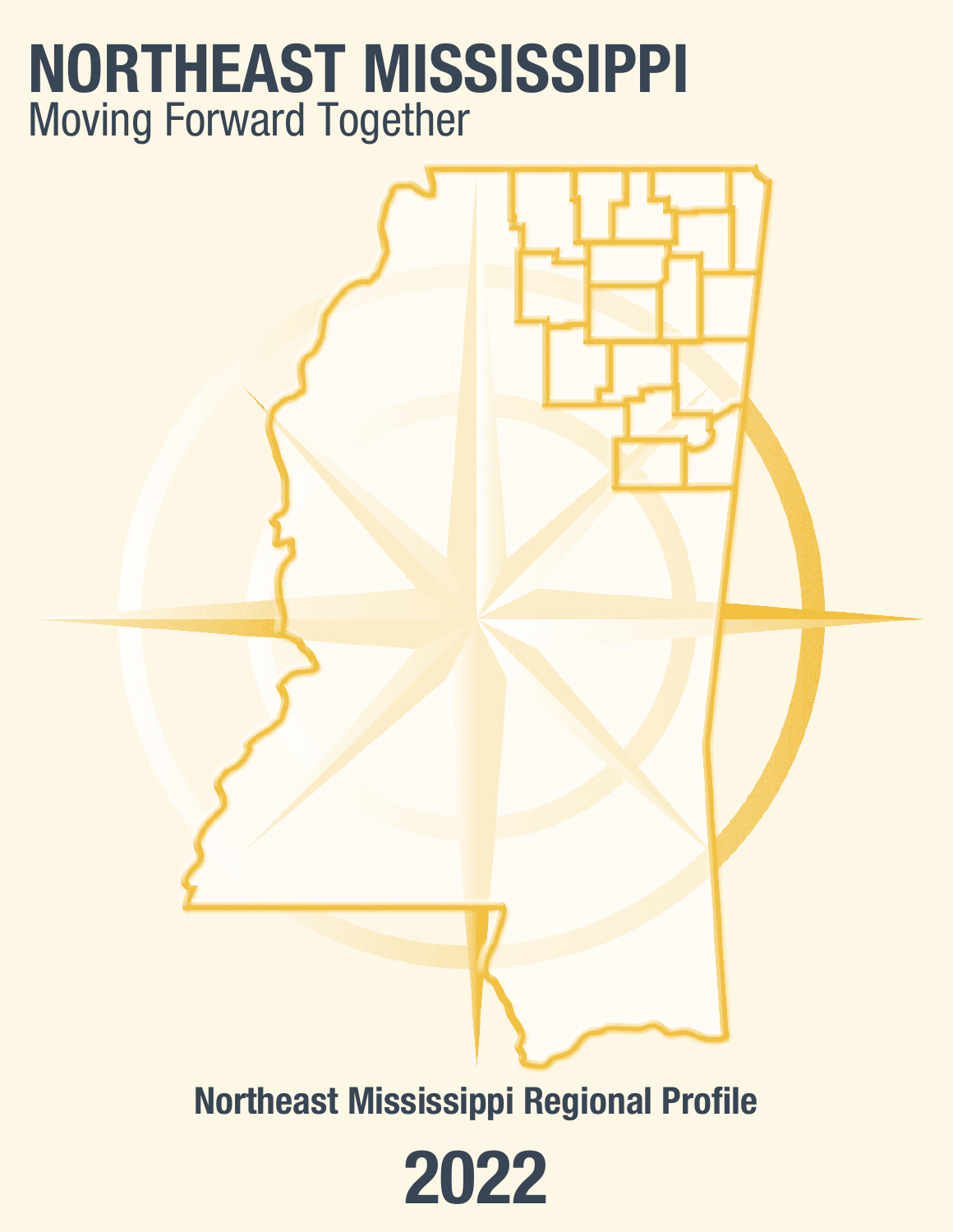### **Commission on the Future of Northeast Mississippi**

#### **CHAIRMAN**

Bill Renick

#### **VICE CHAIRMAN**

Kyle Smith

| <b>COMMISSION MEMBERS</b>                |                                                                                       |                   |                                                                                                              |
|------------------------------------------|---------------------------------------------------------------------------------------|-------------------|--------------------------------------------------------------------------------------------------------------|
| <b>Alcorn</b>                            | <b>Ray McClellan</b><br><b>John Mercier</b><br><b>Clayton Stanley</b>                 | <b>Monroe</b>     | <b>Chelsea Baulch</b><br><b>Jim Edwards</b><br><b>Jean Pinkley</b>                                           |
| <b>Benton</b>                            | <b>Jack Gadd</b><br><b>Bill Renick</b>                                                | <b>Oktibbeha</b>  | <b>Frank Chiles</b><br><b>Nelle Cohen</b><br><b>Lee Ann Turner</b>                                           |
| <b>Calhoun</b>                           | <b>Sheila Freely</b><br><b>Joel McNeece</b>                                           | <b>Pontotoc</b>   | <b>Phyllis Ford High</b><br><b>Matt Koon</b>                                                                 |
| <b>Chickasaw</b>                         | <b>Patsy Gregory</b><br><b>Millette Nabors</b>                                        | <b>Prentiss</b>   | Dr. Ricky Ford<br><b>Ronny Rowland</b>                                                                       |
| <b>Clay</b>                              | <b>Bob Harrell</b><br><b>Eddie Longstreet</b>                                         | <b>Tippah</b>     | <b>Duane Bullard</b><br><b>Kyle Smith</b>                                                                    |
| <b>Itawamba</b>                          | Dr. Jay Allen<br><b>B.J. Canup</b>                                                    | <b>Tishomingo</b> | <b>Beth Davis</b><br><b>Harold Lomenick</b>                                                                  |
| <b>Lafayette</b>                         | <b>Kurt Brummett</b><br><b>Randy Leister</b><br><b>Jon Maynard</b>                    | <b>Union</b>      | <b>Betsey Hamilton</b><br><b>Phil Morris</b>                                                                 |
| <b>Lee</b>                               | <b>Polly Bailey</b><br><b>Grace Clark</b><br><b>Guy Mitchell, Ill</b>                 | <b>At Large</b>   | <b>Denotee Martin</b><br><b>Eddie Prather</b><br><b>Bill Stone</b>                                           |
| Paul Mize, Jr.<br><b>Kenneth Wheeler</b> |                                                                                       | <b>Emeritus</b>   | <b>Kenny Dill</b><br><b>Hassell Franklin</b>                                                                 |
| <b>Lowndes</b>                           | <b>Matt Bogue</b><br><b>Rob Graham</b><br><b>Katie McCrary</b><br><b>Greg Stewart</b> |                   | Dr. Gloria Kellum<br><b>Bobby Martin (1933-2020)</b><br>Jack Reed, Sr. (1924-2016)<br><b>Sandy Williiams</b> |
| <b>Marshall</b>                          | Dr. Gemma Beckley<br><b>Kelvin Buck</b><br><b>Justin Hall</b>                         | <b>University</b> | <b>William Nicholas</b><br><b>Jim Martin</b>                                                                 |

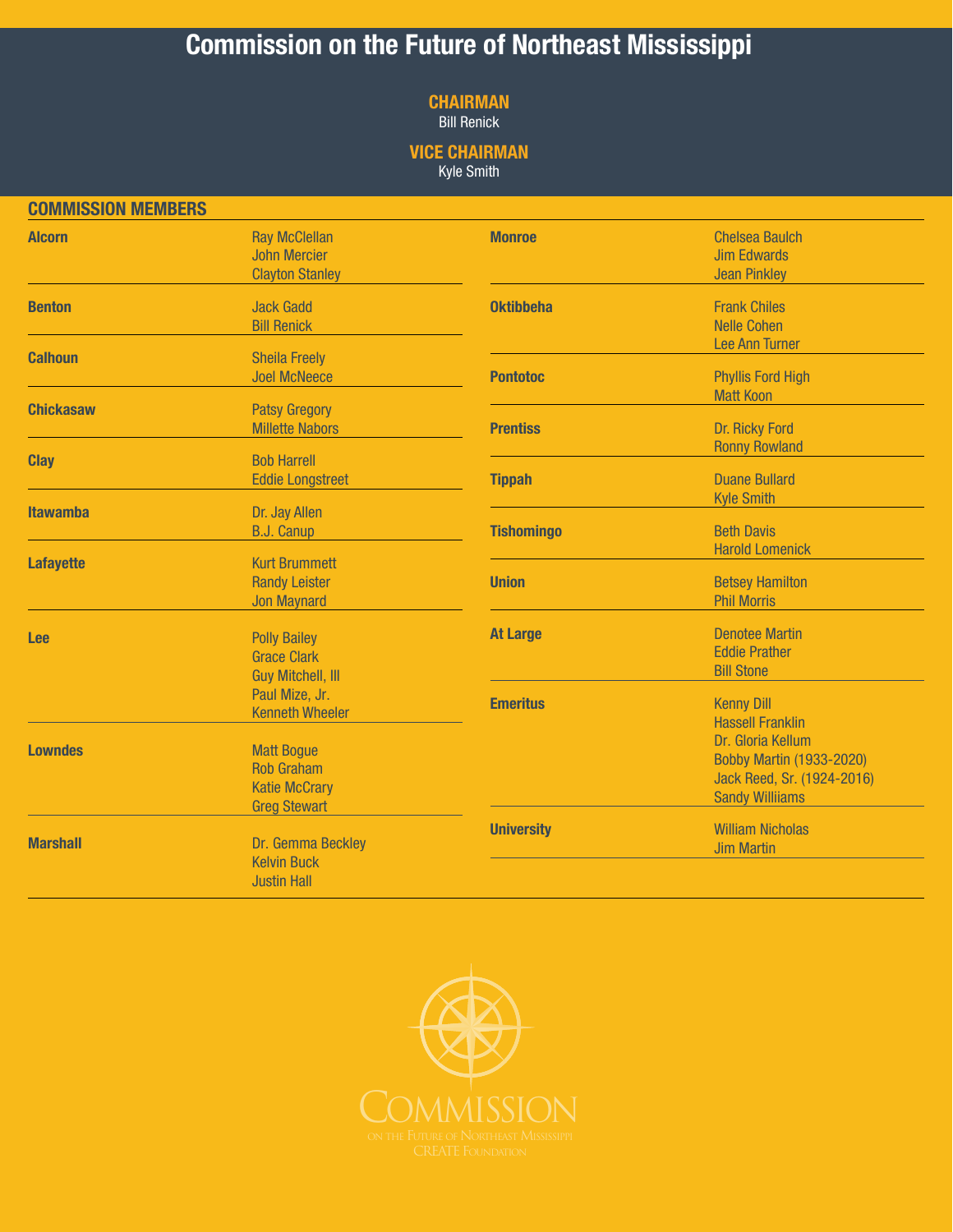# **Regional Profile**

## **2022**

Northeast Mississippi

### **GENERAL DEMOGRAPHICS**

Population: 563,012 Households: 220,440

| <b>By Gender</b>                      | 2021   |
|---------------------------------------|--------|
| Male                                  | 48.59% |
| Female                                | 51.41% |
|                                       |        |
|                                       |        |
|                                       |        |
|                                       |        |
|                                       | 2021   |
| <b>By Race and Ethnicity</b><br>White | 66.95% |
| African American                      | 28.42% |

| <b>By Age</b> | 2021   |
|---------------|--------|
| Age 0-9       | 12.00% |
| Age 10-20     | 15.32% |
| Age 21-24     | 6.50%  |
| Age 25-34     | 13.01% |
| Age 35-44     | 11.79% |
| Age 45-54     | 11.58% |
| Age 55-64     | 12.27% |
| Age 65-74     | 10.34% |
| Age 75+       | 7.20%  |
|               |        |



### **LABOR MARKET**

| <b>Residence Based Amounts</b> | 2021    | 2020    | 2019    | 2018    | 2017    |
|--------------------------------|---------|---------|---------|---------|---------|
| <b>Civilian Labor Force</b>    | 253.410 | 252,320 | 255.490 | 254.670 | 256,090 |
| <b>Unemployed</b>              | 12.450  | 19.440  | 12.670  | 11.010  | 11,680  |
| <b>Unemployment Rate</b>       | 4.9%    | $7.7\%$ | 5.0%    | 4.3%    | 4.6%    |
| <b>Employed</b>                | 240.960 | 232,880 | 242.820 | 243.660 | 244,410 |
|                                |         |         |         |         |         |

| <b>Establishment Based Amounts</b>                      | 2021 | 2020    | 2019    | 2018    | 2017    |
|---------------------------------------------------------|------|---------|---------|---------|---------|
| <b>Manufacturing</b>                                    | N/A  | 44,732  | 48,060  | 47,520  | 47,560  |
| Non-manufacturing                                       | N/A  | 181,900 | 184,080 | 180,870 | 179,620 |
| <b>Agricultural Forestry, Fishing &amp; Hunting</b>     | N/A  | 1,518   | 1,490   | 1,670   | 1,800   |
| <b>Mining</b>                                           | N/A  | 122     | 110     | 100     | 120     |
| <b>Utilities</b>                                        | N/A  | 1,245   | 1,160   | 1,120   | 1,090   |
| Construction                                            | N/A  | 7,506   | 7,840   | 7,630   | 7,510   |
| <b>Wholesale Trade</b>                                  | N/A  | 4,784   | 5,980   | 5,820   | 5,790   |
| <b>Retail Trade</b>                                     | N/A  | 25,709  | 26,590  | 27,010  | 27,040  |
| <b>Transportation &amp; Warehousing</b>                 | N/A  | 9,855   | 9,550   | 9,140   | 8,950   |
| <b>Information</b>                                      | N/A  | 2,042   | 2,370   | 2,420   | 2,620   |
| Finance & Insurance                                     | N/A  | 5,012   | 5,310   | 5,040   | 4,920   |
| Real Estate, Rental & Leasing                           | N/A  | 2,320   | 2,280   | 2,340   | 2,280   |
| <b>Professional Scientific &amp; Technical Services</b> | N/A  | 4,883   | 5,360   | 5,340   | 5,040   |
| <b>Management of Companies</b>                          | N/A  | 1,886   | 1,440   | 1,390   | 1,380   |
| <b>Administrative Support &amp; Waste Management</b>    | N/A  | 12,135  | 15,850  | 13,480  | 14,370  |
| <b>Educational Services</b>                             | N/A  | 22,868  | 1,180   | 1.150   | 1,140   |
| <b>Health Care &amp; Social Assistance</b>              | N/A  | 30,867  | 28,020  | 27,550  | 26,040  |
| Arts, Entertainment & Recreation                        | N/A  | 1,085   | 1,380   | 1,430   | 1,410   |
| <b>Accommodations &amp; Food Services</b>               | N/A  | 18,481  | 21,460  | 21,840  | 21,350  |
| Other Services (except public administrative)           | N/A  | 3,612   | 3,750   | 3,790   | 3,830   |
| Government                                              | N/A  | 7,453   | 42,960  | 42,610  | 42,940  |
| <b>Education (included in Government total)</b>         | N/A  | 2,710   | 25,780  | 25,620  | 25,880  |
| <b>Total Non-agricultural Employment</b>                | N/A  | 226,632 | 232,140 | 228,390 | 227,180 |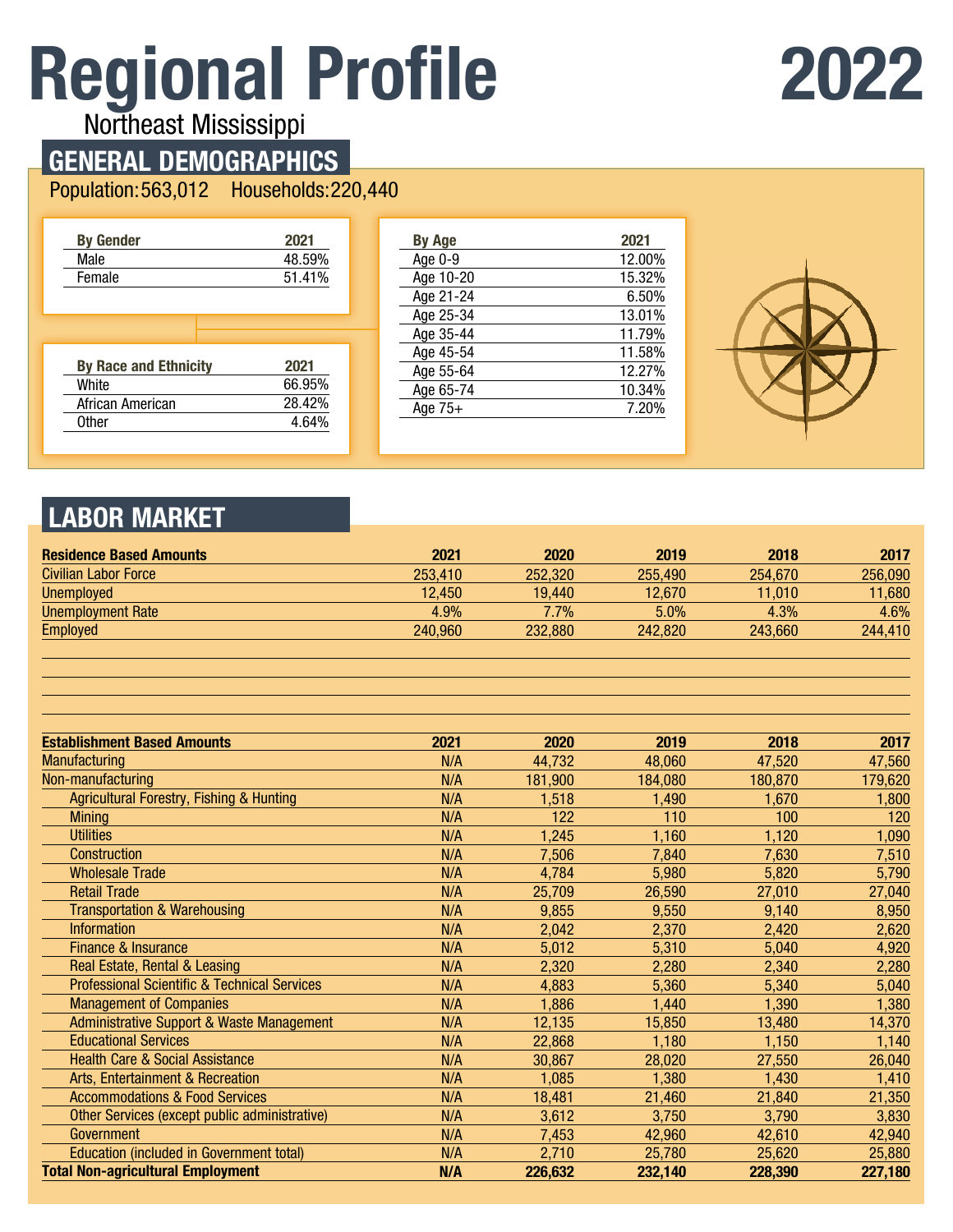| <b>ECONOMY</b>                 |          |          |          |          |          |  |
|--------------------------------|----------|----------|----------|----------|----------|--|
|                                | 2021     | 2020     | 2019     | 2018     | 2017     |  |
| <b>Per Capita Income</b>       | \$40,894 | \$37,208 | \$34,770 | \$37,124 | \$34,501 |  |
|                                |          |          |          |          |          |  |
| <b>Median Household Income</b> | \$50,575 | \$47,402 | \$42,900 | \$42,519 | \$41,276 |  |
| % of Households with Income    |          |          |          |          |          |  |
| Equal or Less Than \$24,999    | 25.90%   | 27.79%   | 28.76%   | 30.78%   | 32.15%   |  |
|                                |          |          |          |          |          |  |

| <b>Employment Occupational Composition</b> | 2021   |
|--------------------------------------------|--------|
| <b>Professional and Technical</b>          | 17.86% |
| Executive, Administrative and Managerial   | 9.58%  |
| Sales                                      | 10.41% |
| <b>Administrative Support and Clerical</b> | 10.29% |
| Production, Craft and Repair               | 22.04% |
| <b>Transportation and Material Moving</b>  | 10.40% |
| Handlers, Helpers and Laborers             | 0.58%  |
| Service                                    | 18.84% |

| <b>Establishment-Based Employment Composition</b> | 2021 |
|---------------------------------------------------|------|
| Manufacturing                                     | N/A  |
| Non-Manufacturing                                 | N/A  |

| <b>Per Capita Income by County</b><br>Alcorn<br>Benton<br>Calhoun<br>Chickasaw<br>Clay | 2021<br>\$38,956<br>\$34,691<br>\$38,017<br>\$40,254<br>\$42,187 | Marshall<br>Monroe<br>Oktibbeha<br><b>Pontotoc</b><br><b>Prentiss</b> | \$37,543<br>\$39,729<br>\$37,853<br>\$37,342<br>\$34,158 |
|----------------------------------------------------------------------------------------|------------------------------------------------------------------|-----------------------------------------------------------------------|----------------------------------------------------------|
|                                                                                        |                                                                  |                                                                       |                                                          |
|                                                                                        |                                                                  |                                                                       |                                                          |
|                                                                                        |                                                                  |                                                                       |                                                          |
|                                                                                        |                                                                  | Tippah                                                                | \$42,051                                                 |
| Itawamba                                                                               | \$39,878                                                         |                                                                       |                                                          |
| Lafayette                                                                              | \$46,037                                                         | Tishomingo                                                            | \$37,593                                                 |
| Lee                                                                                    | \$46,138                                                         | Union                                                                 | \$36,387                                                 |
| Lowndes                                                                                | \$44,152                                                         | <b>Region</b>                                                         | \$40,894                                                 |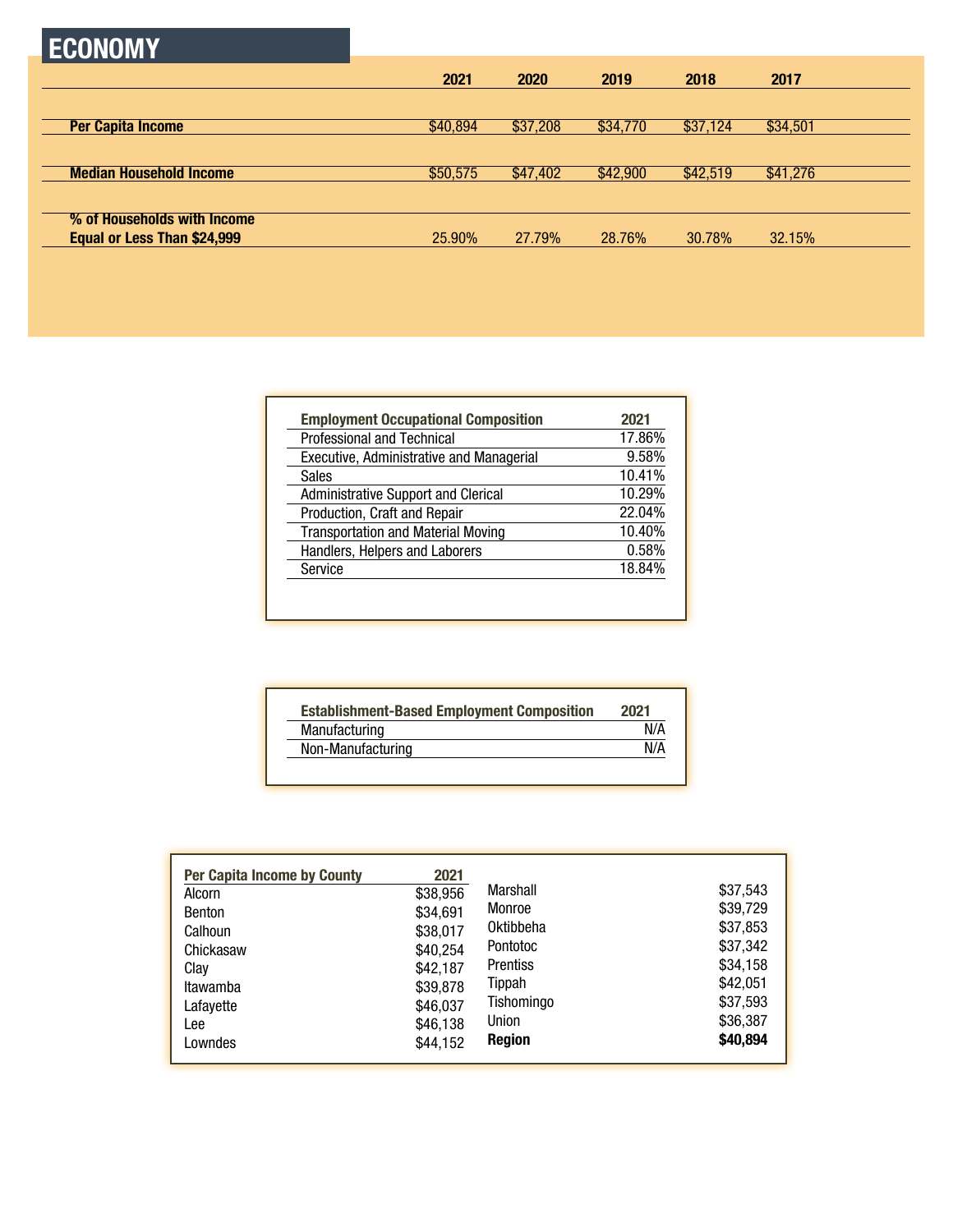### **EDUCATION**

|                                           | 2021     | 2020     | 2019     | 2018     | 2017    |  |
|-------------------------------------------|----------|----------|----------|----------|---------|--|
|                                           |          |          |          |          |         |  |
| Percent of Population 25+ with HS Diploma | 82.93%   | 82.63%   | 81.68%   | 81.34%   | 81.16%  |  |
|                                           |          |          |          |          |         |  |
| <b>Average Expenditure per Student</b>    | \$11,915 | \$10,543 | \$10,349 | \$10,127 | \$9,960 |  |
|                                           |          |          |          |          |         |  |
| <b>ACT All Students</b>                   | 17.36    | 17.89    | 17.74    | 17.91    | 17.99   |  |
|                                           |          |          |          |          |         |  |
| <b>Average Class Size</b>                 | 12.57    | 13.06    | 12.89    | 13.45    | 13.44   |  |

| 2021 Dropout and Graduation Rates by District |                     |                        |  |  |  |
|-----------------------------------------------|---------------------|------------------------|--|--|--|
|                                               | <b>Dropout Rate</b> | <b>Graduation Rate</b> |  |  |  |
| Aberdeen                                      | 6.9                 | 82.8                   |  |  |  |
| <b>Alcorn County</b>                          | $\overline{4.8}$    | $\overline{91.2}$      |  |  |  |
| Amory                                         | 12.6                | 81.6                   |  |  |  |
| Baldwyn                                       | 11.1                | 86.7                   |  |  |  |
| <b>Benton County</b>                          | 11.2                | 83.1                   |  |  |  |
| <b>Booneville</b>                             | 6.0                 | $\overline{92.0}$      |  |  |  |
| <b>Calhoun County</b>                         | 9.6                 | 88.5                   |  |  |  |
| <b>Chickasaw County</b>                       | $\overline{7.4}$    | 92.6                   |  |  |  |
| Columbus                                      | 12.3                | 83.5                   |  |  |  |
| Corinth                                       | 0.0                 | 96.3                   |  |  |  |
| <b>Holly Springs</b>                          | 1.4                 | 93.2                   |  |  |  |
| Houston                                       | $\overline{1.6}$    | 92.9                   |  |  |  |
| Itawamba County                               | 6.4                 | 87.2                   |  |  |  |
| Lafayette County                              | 6.8                 | 91.0                   |  |  |  |
| Lee County                                    | 11.1                | 86.1                   |  |  |  |
| <b>Lowndes County</b>                         | $\overline{7.3}$    | 91.0                   |  |  |  |
| <b>Marshall County</b>                        | 8.5                 | 88.7                   |  |  |  |
| <b>Monroe County</b>                          | 8.6                 | 89.4                   |  |  |  |
| Nettleton                                     | 10.9                | 83.2                   |  |  |  |
| New Albany                                    | 4.1                 | 95.2                   |  |  |  |
| North Tippah                                  | 6.5                 | $\overline{91.3}$      |  |  |  |
| <b>Okolona</b>                                | 15.0                | 80.0                   |  |  |  |
| <b>Oxford</b>                                 | $\overline{7.4}$    | 90.4                   |  |  |  |
| Pontotoc                                      | 6.7                 | 90.9                   |  |  |  |
| <b>Pontotoc County</b>                        | 11.6                | 83.3                   |  |  |  |
| <b>Prentiss County</b>                        | 9.9                 | 87.9                   |  |  |  |
| South Tippah                                  | $\overline{3.2}$    | 94.1                   |  |  |  |
| Starkville Oktibbeha                          | $\overline{9.2}$    | 86.2                   |  |  |  |
| <b>Tishomingo County</b>                      | 5.5                 | 92.4                   |  |  |  |
| Tupelo                                        | 7.0                 | 90.0                   |  |  |  |
| <b>Union County</b>                           | 8.9                 | 90.1                   |  |  |  |
| <b>West Point</b>                             | $\overline{8.1}$    | 87.6                   |  |  |  |
| <b>Mississippi</b>                            | 8.5                 | 88.4                   |  |  |  |

| <b>ACT Averages</b> | <b>All Students</b> |
|---------------------|---------------------|
| <b>By County</b>    | 2021                |
| Alcorn              | 17.82               |
| <b>Benton</b>       | 15.50               |
| Calhoun             | 16.50               |
| Chickasaw           | 16.30               |
| Clay                | 15.00               |
| Itawamba            | 18.00               |
| Lafayette           | 20.05               |
| Lee                 | 17.78               |
| Lowndes             | 16.64               |
| Marshall            | 15.37               |
| Monroe              | 17.10               |
| Oktibbeha           | 17.00               |
| Pontotoc            | 17.03               |
| Prentiss            | 17.88               |
| Tippah              | 16.98               |
| Tishomingo          | 17.20               |
| Union               | 17.75               |
| <b>Mississippi</b>  | 17.30               |

| <b>Educational Attainment age 25+</b> | 2021   |
|---------------------------------------|--------|
| Graduate/Professional                 | 9.23%  |
| 4 Year Degree +                       | 13.37% |
| Associate's Degree                    | 9.47%  |
| Some College                          | 20.86% |
| High School Diploma                   | 30.23% |
| Some High School                      | 11.44% |
| Some Elementary                       | 5.41%  |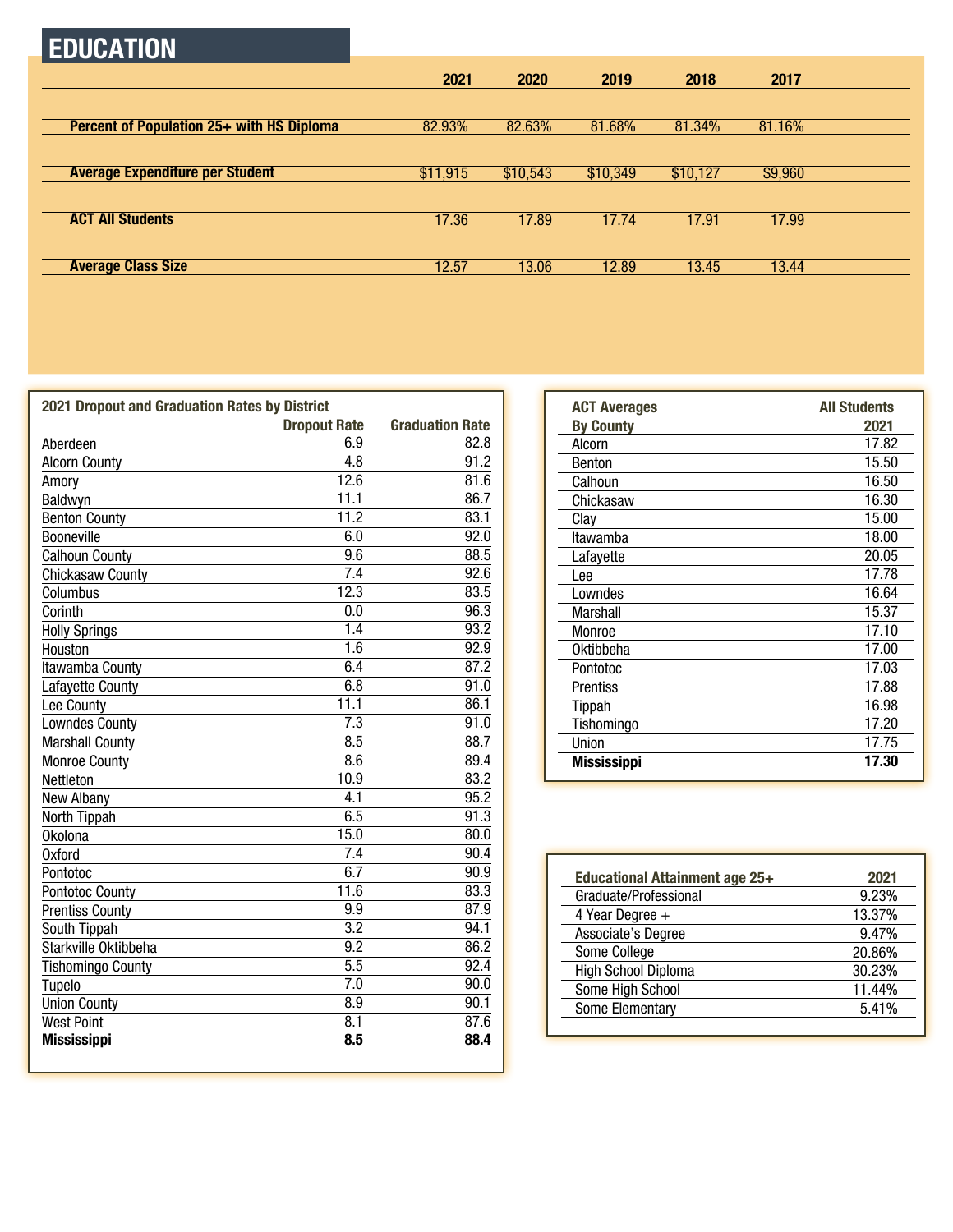### **SOCIAL ENVIRONMENT**

|                                                     | 2021     | 2020     | 2019     | 2018     | 2017     |  |
|-----------------------------------------------------|----------|----------|----------|----------|----------|--|
|                                                     |          |          |          |          |          |  |
| <b>Number of Births to Single Teens</b>             | N/A      | 460      | 468      | 470      | 521      |  |
|                                                     |          |          |          |          |          |  |
| <b>TANF &amp; Food Stamp Payments per Household</b> | \$472.93 | \$471.30 | \$393.44 | \$461.95 | \$515.54 |  |
|                                                     |          |          |          |          |          |  |
| <b>Number of Divorces</b>                           | N/A      | 2.041    | 1700     | 1935     | 1786     |  |
|                                                     |          |          |          |          |          |  |
| <b>Number of Divorces Involving Children</b>        | N/A      | 828      | 717      | 868      | 773      |  |

### **HOUSING**

|                                           | 2021      | 2020      | 2019      | 2018      | 2017      |  |
|-------------------------------------------|-----------|-----------|-----------|-----------|-----------|--|
|                                           |           |           |           |           |           |  |
| <b>Percent of Owner Occupied Housing</b>  | 68.26%    | 68.25%    | 68.21%    | 68.14%    | 68.13%    |  |
|                                           |           |           |           |           |           |  |
| <b>Percent of Renter Occupied Housing</b> | 31.74%    | 31.75%    | 31.79%    | 31.87%    | 31.87%    |  |
|                                           |           |           |           |           |           |  |
| <b>Median Home Value</b>                  | \$151,579 | \$135,407 | \$130,727 | \$122,363 | \$115,576 |  |
|                                           |           |           |           |           |           |  |

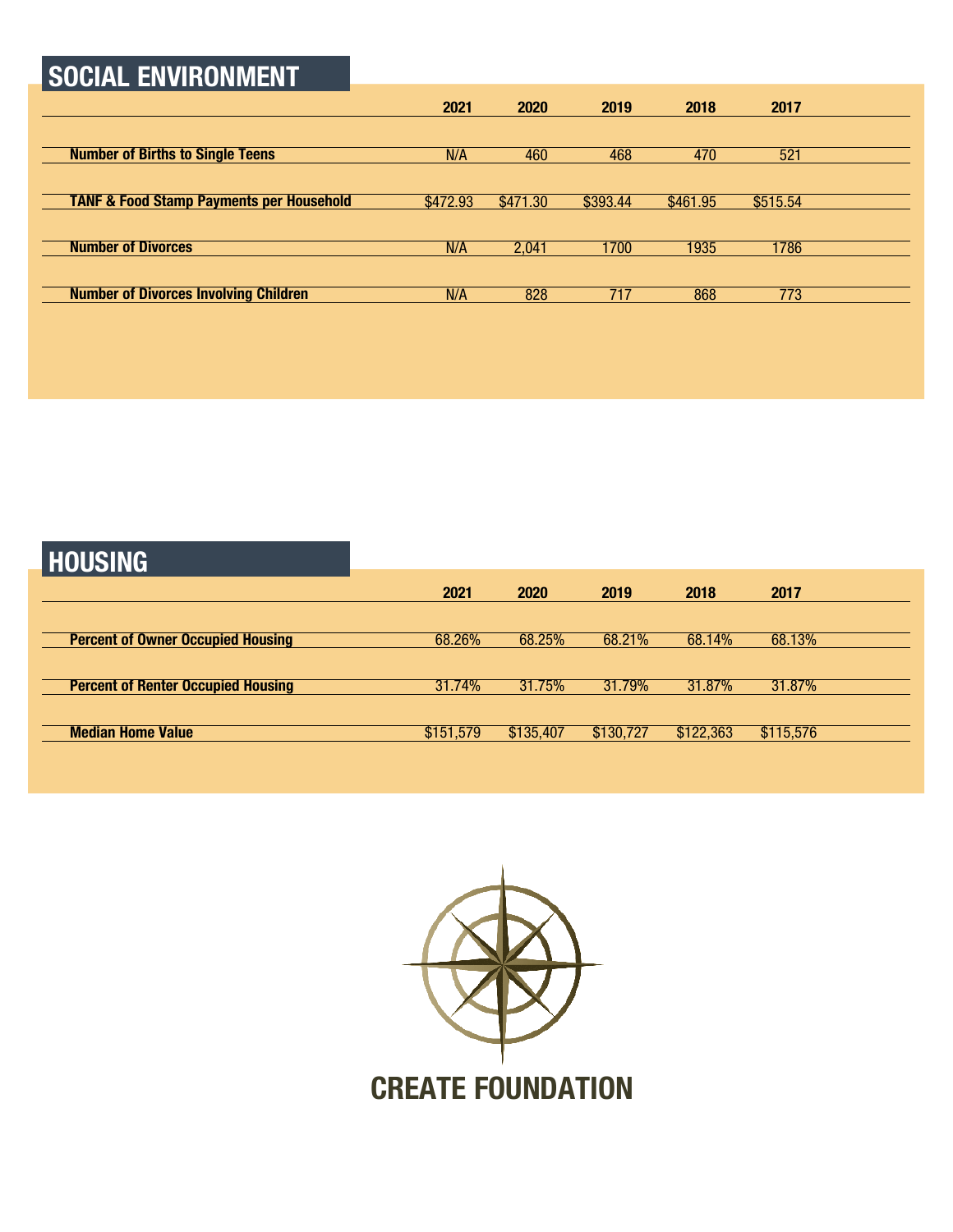### **HEALTH**

|                                                 | 2020  | 2019  | 2018  | 2017  |  |
|-------------------------------------------------|-------|-------|-------|-------|--|
|                                                 |       |       |       |       |  |
| <b>Low Birth Weight Index</b>                   | 11.8  | 11.6  | 11.4  | 11.5  |  |
|                                                 |       |       |       |       |  |
| <b>Infant Mortality Rate (5 year average)</b>   | 9.1   | 9.4   | 9.3   | 9.6   |  |
|                                                 |       |       |       |       |  |
| <b>Percent of Prenatal Care/First Trimester</b> | 79.3  | 79.6  | 78.9  | 80.5  |  |
|                                                 |       |       |       |       |  |
| <b>Total Number of Births</b>                   | 6,623 | 6,675 | 6,804 |       |  |
|                                                 |       |       |       | 6,853 |  |
|                                                 |       |       |       |       |  |
| <b>Death Rate per 100,000 Population</b>        |       |       |       |       |  |
|                                                 |       |       |       |       |  |
| <b>Heart Disease</b>                            | 289.6 | 270.8 | 248.1 | 262.9 |  |
|                                                 |       |       |       |       |  |
| Cancer                                          | 227.7 | 221.1 | 219.3 | 222.6 |  |
|                                                 |       |       |       |       |  |
| <b>Accidental</b>                               | 69.6  | 71.9  | 56.1  | 60.3  |  |
|                                                 |       |       |       |       |  |
| <b>Suicide</b>                                  | 16.7  | 15.6  | 16.2  | 15.3  |  |
|                                                 |       |       |       |       |  |
| <b>Stroke</b>                                   | 65.5  | 63.6  | 66.4  | 61.0  |  |
|                                                 |       |       |       |       |  |
| <b>Chronic Other Respiratory Diseases</b>       | 94.2  | 83.0  | 82.7  | 83.7  |  |
|                                                 |       |       |       |       |  |

| <b>Number of Births to Single Teens by County</b> | 2020            | 2019 | 2018 | 2017 |
|---------------------------------------------------|-----------------|------|------|------|
| Alcorn                                            | 31              | 34   | 30   | 35   |
| <b>Benton</b>                                     | $6\phantom{1}6$ | 10   | 10   | 14   |
| Calhoun                                           | 15              | 16   | 12   | 16   |
| Chickasaw                                         | 25              | 21   | 16   | 23   |
| Clay                                              | 16              | 28   | 16   | 14   |
| <b>Itawamba</b>                                   | 19              | 18   | 24   | 26   |
| Lafayette                                         | 29              | 31   | 22   | 27   |
| Lee                                               | 83              | 72   | 80   | 96   |
| Lowndes                                           | 46              | 46   | 36   | 48   |
| Marshall                                          | 26              | 22   | 40   | 39   |
| Monroe                                            | 26              | 23   | 35   | 27   |
| Oktibbeha                                         | 35              | 22   | 22   | 20   |
| <b>Pontotoc</b>                                   | 33              | 37   | 24   | 31   |
| <b>Prentiss</b>                                   | 15              | 22   | 31   | 31   |
| Tippah                                            | 18              | 26   | 22   | 20   |
| Tishomingo                                        | 9               | 12   | 17   | 14   |
| Union                                             | 28              | 28   | 33   | 40   |
| <b>Region</b>                                     | 460             | 468  | 470  | 521  |